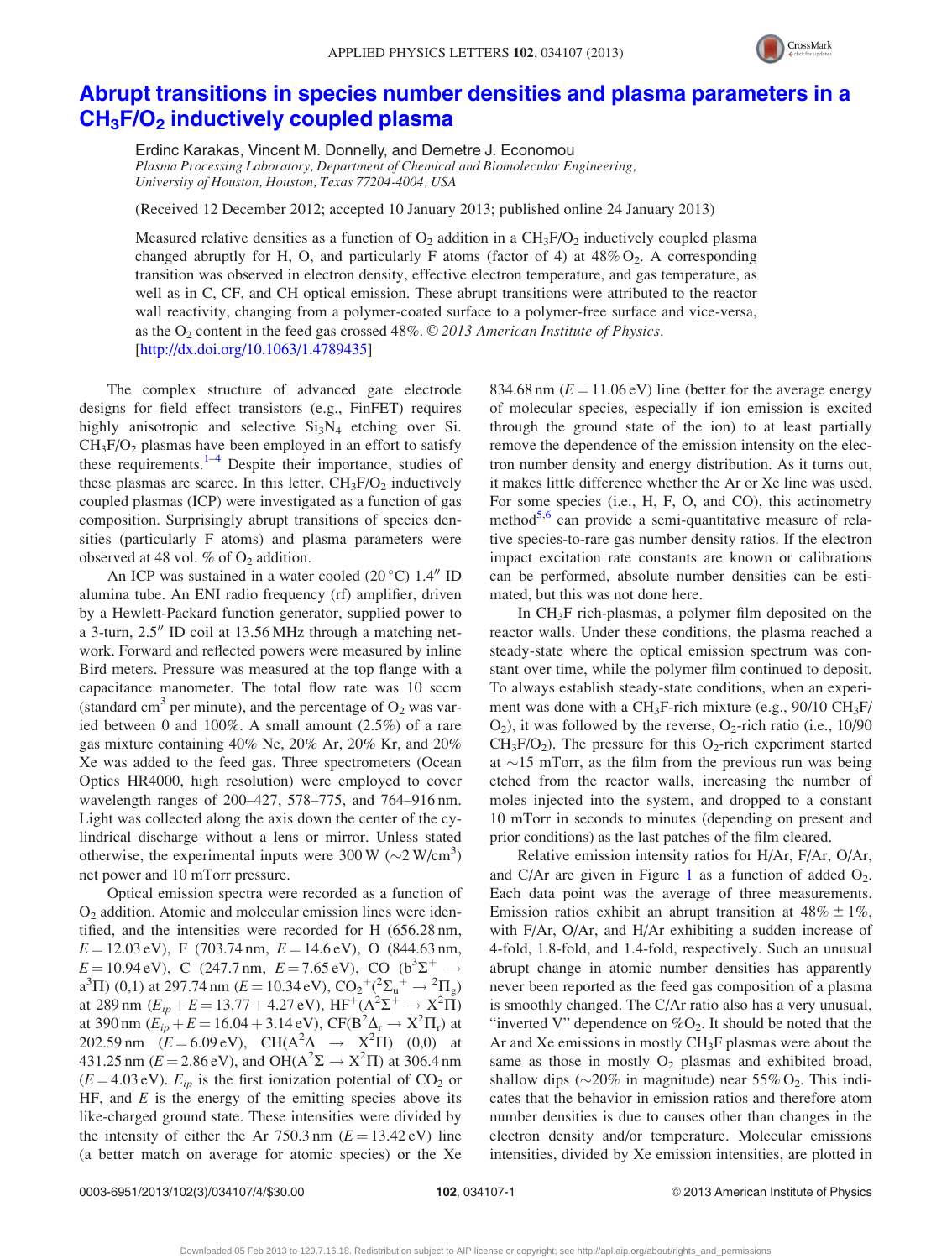<span id="page-1-0"></span>

FIG. 1. Relative emission intensity ratios for H/Ar, F/Ar, C/Ar, and O/Ar as a function of  $O_2$  addition to CH<sub>3</sub>F feed gas at a constant total flow rate (10) sccm), pressure (10 mTorr), and net power (300 W).

Figure 2 as a function of added  $O_2$ . An abrupt transition is also observed for CF/Xe (1.7-fold), as well as CH/Xe, although the change in CH is much milder (1.05-fold).  $HF^+$ / Xe and CO/Xe display broad maxima near  $50\%$  O<sub>2</sub>. The remaining emission ratios  $CO_2^+/Xe$  and OH/Xe have similar broad maxima but peak at a higher  $O_2$  percentage (~65%) and  $\sim 60\%$ , respectively).

Electron energy probability functions (EEPF) between  $\sim$ 2 and 35 eV were obtained with a Langmuir probe. EEPFs of both CH<sub>3</sub>F-rich and O<sub>2</sub>-rich plasmas exhibited similar bi-Maxwellian shapes with the 2–15 eV region characterized by a relatively high electron temperature  $(T_e)$  and the 15–35 eV region exhibiting a colder  $T_e$ , likely due to energy losses in high-threshold inelastic electron-neutral collisions. Figure  $3(a)$ 



FIG. 2. Relative emission intensity ratios for CO/Xe,  $CO_2^+/Xe$ , HF<sup>+</sup>/Xe,  $CF/Xe$ , CH/Xe, and OH/Xe as a function of  $O<sub>2</sub>$  addition to CH<sub>3</sub>F feed gas at a constant total flow rate (10 sccm), pressure (10 mTorr), and net power (300 W).



FIG. 3. (a) Electron number density  $(n_e)$  and effective electron temperature  $(T_e)$ , (b) gas temperature  $(T_{gas})$ , as a function of  $O_2$  addition to CH<sub>3</sub>F feed gas at a constant total flow rate (10 sccm), pressure (10 mTorr), and net power (300 W).

presents electron density  $(n_e)$  and effective electron temperature  $(T_e^{eff})$  derived from the EEPF,<sup>[7](#page-3-0)</sup> where  $n_e = \int_0^\infty e^{\frac{1}{2}f}(\varepsilon)d\varepsilon$ and  $T_{e}^{eff} = 2/3n \int_0^\infty \varepsilon^3 f(\varepsilon) d\varepsilon^7 n_e$  $T_{e}^{eff} = 2/3n \int_0^\infty \varepsilon^3 f(\varepsilon) d\varepsilon^7 n_e$  $T_{e}^{eff} = 2/3n \int_0^\infty \varepsilon^3 f(\varepsilon) d\varepsilon^7 n_e$  increases from  $1.76 \times 10^{11}$  to  $2.6 \times 10^{11}$  cm<sup>-3</sup> with a peak near 50% added O<sub>2</sub>.  $T_e^{eff}$ , reflecting mainly the high energy tail of the  $EEPF<sub>1</sub><sup>7</sup>$  $EEPF<sub>1</sub><sup>7</sup>$  $EEPF<sub>1</sub><sup>7</sup>$  varies between 4.16 and 5.65 eV, with a minimum at 50% added oxygen.

Gas temperatures  $(T_{gas})$  were measured by adding a small amount (2.5%) of  $N_2$  to the feed gas and recording emission from the second positive system of N<sub>2</sub> (C<sup>3</sup> $\Pi_u \rightarrow$  $B^{3}\Pi_{g}$ ). The rotational structure of the (1,0) and (1,3) vibronic bands at 315.9 and 375.5 nm was simulated and matched to observations with  $T_{gas}$  as an adjustable parameter.<sup>8,9</sup>  $T_{gas}$  was found to be a strong function of the feed gas composition (Figure 3(b)). On the CH<sub>3</sub>F-rich side, adding  $O_2$  increases  $T_{gas}$  from 800 to 1000 K, most likely resulting from the heat released in exothermic reactions that form  $CO$  and  $CO<sub>2</sub>$ . At 45% O<sub>2</sub>, an abrupt rise to 1400 K is observed, then  $T_{gas}$  suddenly drops off to  $\sim$ 800 K with slightly more O<sub>2</sub>.  $T_g$  continues decreasing with further added  $O_2$  until reaching 500 K in a  $90\% O_2$  feed gas plasma, consistent with the diminished production of heat from formation of  $CO$  and  $CO<sub>2</sub>$ .

The falloff in all but O/Ar above 50% to 65% added  $O_2$ is mostly due simply to dilution. The behavior of several emission intensity ratios in CH3F-rich plasmas and the abrupt transition at  $48\%$  O<sub>2</sub> have more involved explanations. In pure  $CH_3F$  plasmas, electron impact forms  $F$ ,  $H$ ,  $CH_3$ , and  $CH<sub>2</sub>F$  in a nearly statistical ratio.<sup>[10](#page-3-0)</sup> Electron impact of CH<sub>3</sub> and  $CH_2F$  also occurs. F abstracts H from  $CH_3F$  and the other hydrocarbons in the gas phase and likely from polymer on the surface of the discharge tube. A polymer film can grow on the walls of the reactor when radicals such as  $CH<sub>3</sub>$ ,  $CH_2F$ , CH, and CF stick on the surface. As  $O_2$  is added to a CH3F-rich plasma, F/Ar and H/Ar initially fall nearly as expected from dilution (Figure 1). At the same time, the density of O-atoms (formed by electron impact of  $O_2$ ) grows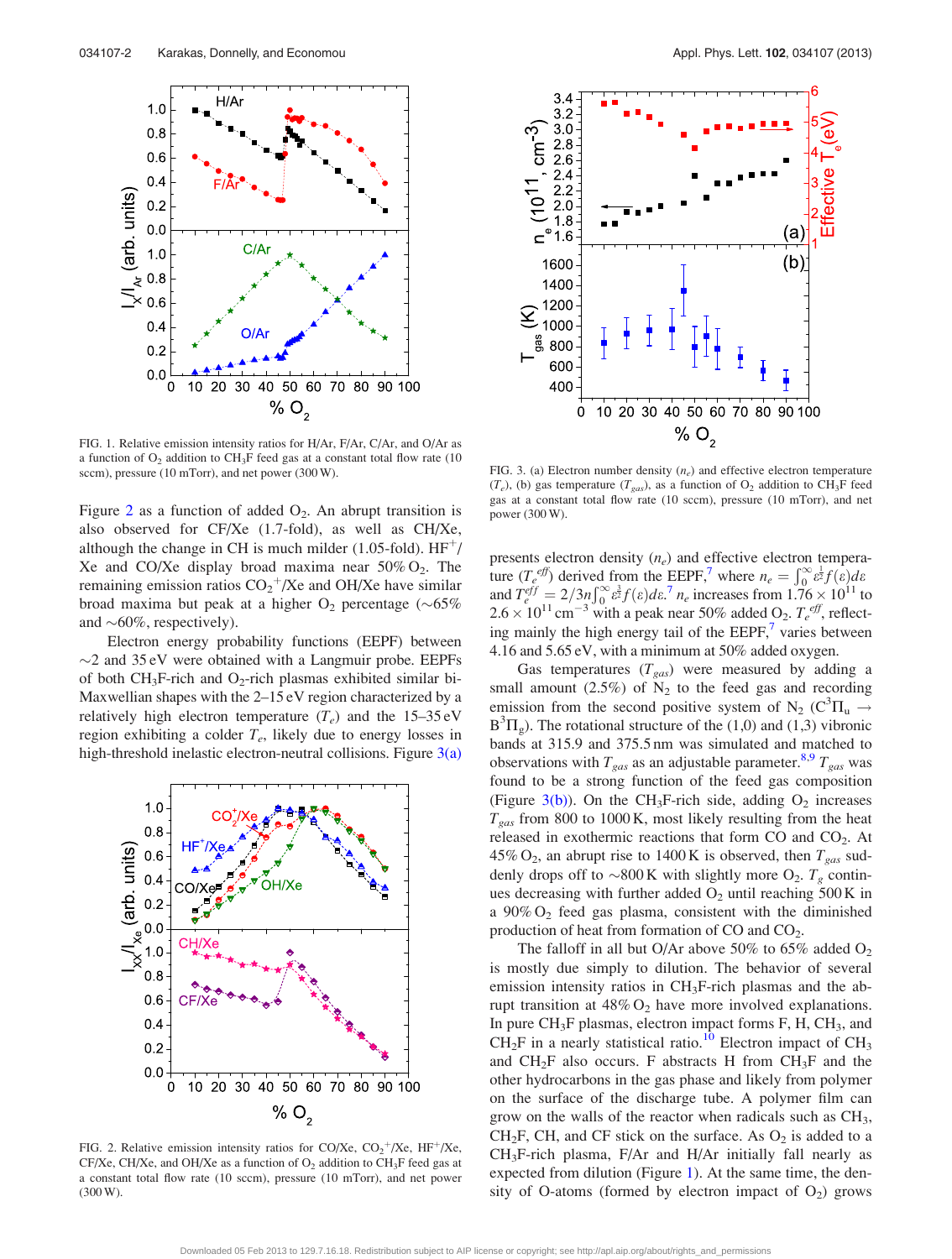linearly with  $O_2$  feed gas percentage. The CO and OH densities also increase (Fig. [2](#page-1-0)). CO production can occur through many reactions, including  $O + CH_3 \rightarrow CO + H_2 + H^{11}$  Furthermore, CO is expected to be a primary product of polymer etching by O atoms. OH-containing species could also be produced in this etching process, as well as through gas phase reactions.

As more  $O_2$  is added to the feed gas, the polymer deposition rate slows by dilution and by reactions that deplete the plasma of deposition precursors such CH and CF (Figure [2](#page-1-0)). At the same time, the film etching rate increases due to the increase in O-atom number density. Apparently, the film growth rate exceeds the etching rate at less than  $48\%$  O<sub>2</sub>, while the etching rate exceeds the deposition rate above this  $O<sub>2</sub>$  feed gas percentage. Thus, a polymer film covers the discharge tube walls for  $\langle 48\% O_2$ , while the walls are free of polymer for  $>48\%$  O<sub>2</sub>. Figure [1](#page-1-0) also shows that with small additional increases in  $\%O_2$  above the 48% transition point, O/Ar increases by a factor of 1.8 (O is no longer consumed in etching), and F/Ar jumps by a factor of 4.  $T_g$  also drops sharply between 45 and  $50\%$  O<sub>2</sub>, as there is no longer a hydrocarbon film on the walls and the heterogeneous production of CO and  $CO<sub>2</sub>$  falls off, reducing wall (and gas) heating, and possibly translational or internal energy of desorbing  $CO$  and  $CO<sub>2</sub>$ .

The F/Ar behavior (Figure [1\)](#page-1-0) suggests that the loss rate of F at the walls exceeds that from gas-phase reactions by a factor of 3 on the low-F/Ar side at  $48\%$  O<sub>2</sub>. Presumably HF is a product of this heterogeneous reaction, yet  $HF^+/Ar$  (a surrogate for HF/Ar) undergoes no such step change near 48% (Figure [2](#page-1-0)). This is because the HF density does not depend on the F-atom density as shown next. For simplicity let us assume that F-atoms are formed by electron impact dissociation of a single  $CH_xF$  species with an effective rate coefficient  $k_1$  and are lost by a gas-phase reaction with  $\text{CH}_x\text{F}$ with an effective rate coefficient  $k_2$ , as well as by a surface reaction with  $CH<sub>x</sub>$  on the wall, described by a rate coefficient  $k_3$ . Then the steady-state F number density is given by

$$
n_F = \frac{k_1 n_{CHxF} n_e}{k_2 n_{CHxF} + k_3 n_{CHw} + k_{pump}},\tag{1}
$$

where  $n_{CHxF}$  and  $n_e$  are the gas-phase CH<sub>x</sub>F and electron number densities, respectively,  $n_{CHw}$  is the coverage of  $CH<sub>x</sub>$ on the walls, and  $k_{pump}$  is the rate constant for loss of F (and HF) by pumping. The steady-state HF number density is given by

$$
n_{HF} = \frac{k_2 n_{CHxF} + k_3 n_{CHw}}{k_4 n_e + k_{pump}} n_F,
$$
\n<sup>(2)</sup>

where  $k_4$  is the rate coefficient for electron impact dissociation of HF. It is reasonable to assume that  $k_2n_{CHxF}$  $+ k_3 n_{CHw} \gg k_{pump}$ . Therefore, substituting  $n_F$  from Eq. (1) into Eq. (2),

$$
n_{HF} = \frac{k_1 n_{CHxF} n_e}{k_4 n_e + k_{pump}}.
$$
\n(3)

That is,  $n_{HF}$  is independent of F atom number density, and it is not expected to exhibit an abrupt change commensurate with that of F atoms. This is consistent with the behavior of  $HF<sup>+</sup>/Ar$  in Figure [1](#page-1-0). Equation (3) predicts a smooth diluting of  $n_{HF}$  with O<sub>2</sub> addition (assuming that  $n_{CHxF}$  is proportional to the CH3F feed gas percentage), yet Figure [2](#page-1-0) shows that  $HF^+/Ar$  increases 2-fold between 5% and 50% O<sub>2</sub> before starting to smoothly decrease. The reason may be that the concentration of  $HF<sup>+</sup>$  does not track the concentration of HF. It is also plausible that other channels for the formation of HF open up in the presence of O atoms. For example, reactions  $O + CH_2F \rightarrow CO + HF + H$ ,  $O + CHF \rightarrow CO + HF$ , and  $O + CH_2F \rightarrow COHF + H$  followed by  $COHF \rightarrow CO$  $+$  HF would generate HF without producing F (dissociation of COHF could be unimolecular, and/or induced by electron impact). It is noted that some of these reactions will also produce H, but the formation of OH and  $H_2O$  removes H, so the net  $n_H$  is simply nearly in proportion to the CH<sub>3</sub>F feed gas percentage, as observed (Figure [1](#page-1-0)).

The transition from polymer coated to polymer-free reactor walls, around  $48\%$  O<sub>2</sub> addition is corroborated by the data shown in Figure 4. The F/Ar emission intensity ratio (proportional to the F atom density) was followed as a function of time for different  $\%$  O<sub>2</sub> in the feed. For O<sub>2</sub> additions of 48% and lower, the long time (steady-state) F atom density was suppressed due to reaction with a polymer-coated wall. For  $O_2$  additions of 50% and above, the steady-state F atom density is several times higher, as the reactor walls are polymer-free. The curve for 49% added oxygen in Fig. 4 is right at the transition. At early times, a polymer film grows and the F atom density drops. However, the film is etched at later times, and the F atom density increases. This is one of many possible scenario that can occur at the transition. What actually occurs depends on the starting condition of the wall and may be influenced by seemingly small fluctuations of reactor operating parameters. The transient behavior of each curve in Fig. 4 again depends on the starting condition. For example, the 54% curve was obtained after a run with 46% oxygen. Under these conditions the reactor walls started out with a polymer coating. This is the reason the F atom density is suppressed at early times. However, the polymer film is etched away in the 54% oxygen plasma, and the F atom density eventually saturates at a high value, corresponding to polymer-free walls.



FIG. 4. Time evolution of the F/Ar emission intensity ratio as a function of  $O<sub>2</sub>$  addition to CH<sub>3</sub>F feed gas at a constant total flow rate (10 sccm), pressure (10 mTorr), and net power (300 W). Experiments were done in the following order: 46%, 54%, 47%, 53%, 48%, 52%, 49%, 51%, and 50% O<sub>2</sub>.